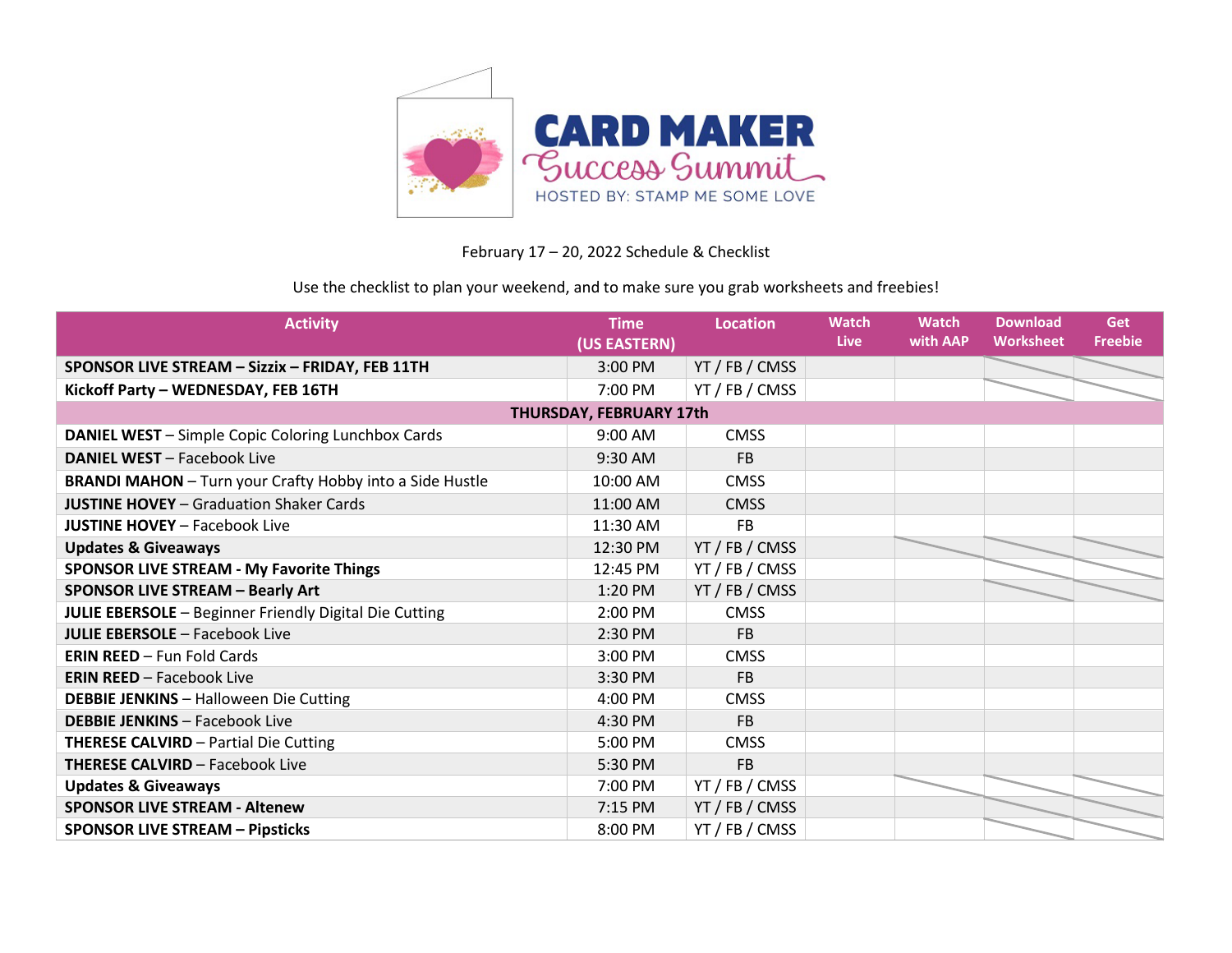| <b>Activity</b>                                         | <b>Time</b>                    | <b>Location</b> | <b>Watch</b> | <b>Watch</b> | <b>Download</b>  | Get            |  |  |
|---------------------------------------------------------|--------------------------------|-----------------|--------------|--------------|------------------|----------------|--|--|
|                                                         | (US EASTERN)                   |                 | Live         | with AAP     | <b>Worksheet</b> | <b>Freebie</b> |  |  |
| <b>FRIDAY, FEBRUARY 18th</b>                            |                                |                 |              |              |                  |                |  |  |
| <b>YVETTE OLEA</b> - Stenciling Techniques              | 9:00 AM                        | <b>CMSS</b>     |              |              |                  |                |  |  |
| <b>NICKI BAXLEY</b> - Shaker Card with Shrink Plastic   | 10:00 AM                       | <b>CMSS</b>     |              |              |                  |                |  |  |
| <b>DESIREE KUEMMERLE - Colored Pencil Technique</b>     | 11:00 AM                       | <b>CMSS</b>     |              |              |                  |                |  |  |
| <b>DESIREE KUEMMERLE - Facebook Live</b>                | 11:30 AM                       | <b>FB</b>       |              |              |                  |                |  |  |
| <b>Updates &amp; Giveaways</b>                          | 12:30 PM                       | YT / FB / CMSS  |              |              |                  |                |  |  |
| <b>SPONSOR LIVE STREAM - Heartfelt Creations</b>        | 12:45 PM                       | YT / FB / CMSS  |              |              |                  |                |  |  |
| <b>SPONSOR LIVE STREAM - Dare 2B Artzy</b>              | 1:20 PM                        | YT / FB / CMSS  |              |              |                  |                |  |  |
| <b>AMY UHLEN</b> - interactive Card Techniques          | 2:00 PM                        | <b>CMSS</b>     |              |              |                  |                |  |  |
| <b>AMY UHLEN</b> - Facebook Live                        | 2:30 PM                        | <b>FB</b>       |              |              |                  |                |  |  |
| JO HERBERT - Embossing Techniques                       | 3:00 PM                        | <b>CMSS</b>     |              |              |                  |                |  |  |
| JO HERBERT - Facebook Live                              | 3:30 PM                        | <b>FB</b>       |              |              |                  |                |  |  |
| <b>CARRIE SIMMONDS - Card Front Stencils</b>            | 4:00 PM                        | <b>CMSS</b>     |              |              |                  |                |  |  |
| <b>CARRIE SIMMONDS - Facebook Live</b>                  | 4:30 PM                        | <b>FB</b>       |              |              |                  |                |  |  |
| <b>NICOLE WATT</b> - Mixed Media Techniques             | 5:00 PM                        | <b>CMSS</b>     |              |              |                  |                |  |  |
| <b>NICOLE WATT</b> - Facebook Live                      | 5:30 PM                        | <b>FB</b>       |              |              |                  |                |  |  |
| <b>Updates &amp; Giveaways</b>                          | 7:00 PM                        | YT / FB / CMSS  |              |              |                  |                |  |  |
| <b>SPONSOR LIVE STREAM - Pink &amp; Main</b>            | 7:15 PM                        | YT / FB / CMSS  |              |              |                  |                |  |  |
| <b>SPONSOR LIVE STREAM - Ellen Hutson</b>               | 8:00 PM                        | YT / FB / CMSS  |              |              |                  |                |  |  |
|                                                         | <b>SATURDAY, FEBRUARY 19th</b> |                 |              |              |                  |                |  |  |
| <b>VERITY BIDDLECOMBE - Embossing Folder Techniques</b> | 9:00 AM                        | <b>CMSS</b>     |              |              |                  |                |  |  |
| <b>VERITY BIDDLECOMBE - Facebook Live</b>               | 9:30 AM                        | <b>FB</b>       |              |              |                  |                |  |  |
| <b>LESLEY OMAN</b> - Creative Masking Techniques        | 10:00 AM                       | <b>CMSS</b>     |              |              |                  |                |  |  |
| <b>LESLEY OMAN - Facebook Live</b>                      | 10:30 AM                       | <b>FB</b>       |              |              |                  |                |  |  |
| <b>SARAH EDWARDS</b> - Layered Cards using a Cricut     | 11:00 AM                       | <b>CMSS</b>     |              |              |                  |                |  |  |
| <b>SARAH EDWARDS - Facebook Live</b>                    | 11:30 AM                       | <b>FB</b>       |              |              |                  |                |  |  |
| <b>Updates &amp; Giveaways</b>                          | 12:30 PM                       | YT / FB / CMSS  |              |              |                  |                |  |  |
| <b>SPONSOR LIVE STREAM - Right at Home</b>              | 12:45 PM                       | YT / FB / CMSS  |              |              |                  |                |  |  |
| <b>SPONSOR LIVE STREAM - Kat Scrappiness</b>            | 1:20 PM                        | YT / FB / CMSS  |              |              |                  |                |  |  |
| TIFFANY SOLORIO - Alcohol Ink Techniques                | 2:00 PM                        | <b>CMSS</b>     |              |              |                  |                |  |  |
| <b>TIFFANY SOLORIO - Facebook Live</b>                  | 2:30 PM                        | <b>FB</b>       |              |              |                  |                |  |  |
| <b>MIRISHA DEAN</b> - Paper Piercing Techniques         | 3:00 PM                        | <b>CMSS</b>     |              |              |                  |                |  |  |
| <b>MIRISHA DEAN - Facebook Live</b>                     | 3:30 PM                        | <b>FB</b>       |              |              |                  |                |  |  |
| ROBIN MARSHALL CLARK - Ink Blending Techniques          | 4:00 PM                        | <b>CMSS</b>     |              |              |                  |                |  |  |
| <b>APRIL CULBRETH - Paper Marbling</b>                  | 5:00 PM                        | <b>CMSS</b>     |              |              |                  |                |  |  |
| <b>VIP AAP Member Virtual Crop</b>                      | 7:00 PM                        | <b>ZOOM</b>     |              |              |                  |                |  |  |